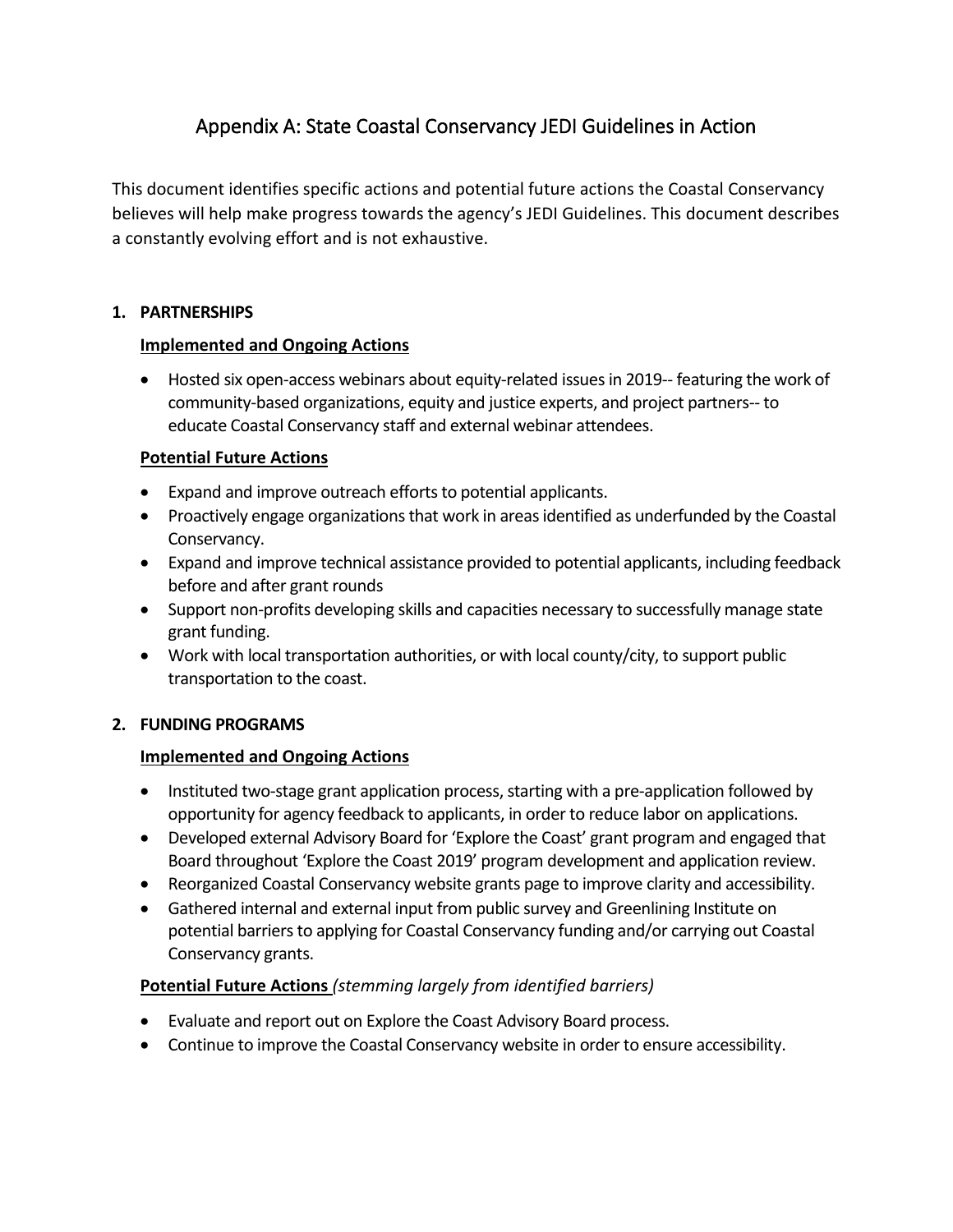- Review and revise application scoring criteria to ensure consistency with Coastal Conservancy JEDI Guidelines, such as points for meaningful community engagement, benefits to under-resourced and marginalized communities
- Solicit further feedback from potential applicants on Coastal Conservancy grant applications and processes.
- Continue to simplify grant applications.
- Develop consolidated onboarding packet for all grantees to ensure consistent grant management guidance is provided to all grantees.
- Develop recorded video introducing Coastal Conservancy grant application and process that improves approachability of the application processto a broader pool of applicants.
- Develop acquisition project requirement list for potential grantees, to explain and assist community-based organizations and smaller non-profits who may be new to acquisition work and seeking to develop an acquisition project.
- Develop policy for advancing funds that is responsive to the financial realities of communitybased organizations and smaller non-profits.
- Explore creating separate funding track specifically for community-based organizations

## 3. **MEANINGFUL COMMUNITY ENGAGEMENT**

## **Implemented and Ongoing Actions**

• Developed "Tips for Community Engagement" best practices guide and posted on the Coastal Conservancy website.

# **Potential Future Actions**

- Create new or modified agency outreach materials, including translation of documents into other languages and/or culturally relevant content delivery.
- Support messaging that demonstrates and shows what diversity of coastal access experiences lookslike; elevate and normalize indigenous people and Black and People of color to be the face of coastal stories.
- Develop and implement 'Community Benefits Criteria' as part of the Coastal Conservancy's grant application scoring process.
- Develop public-facing job board for conservation jobs in California.
- Expand funding for community engagement led by community-based organizations.
- When supporting community outreach, use local vendors, that understand the community's needs to the extent possible, such as food, childcare, audio visuals, facility rentals.
- Work with local authorities to create a safe, welcome environment for all beachgoers.

#### **4. WORKING WITH CALIFORNIA'S TRIBES**

# **Implemented and Ongoing Actions**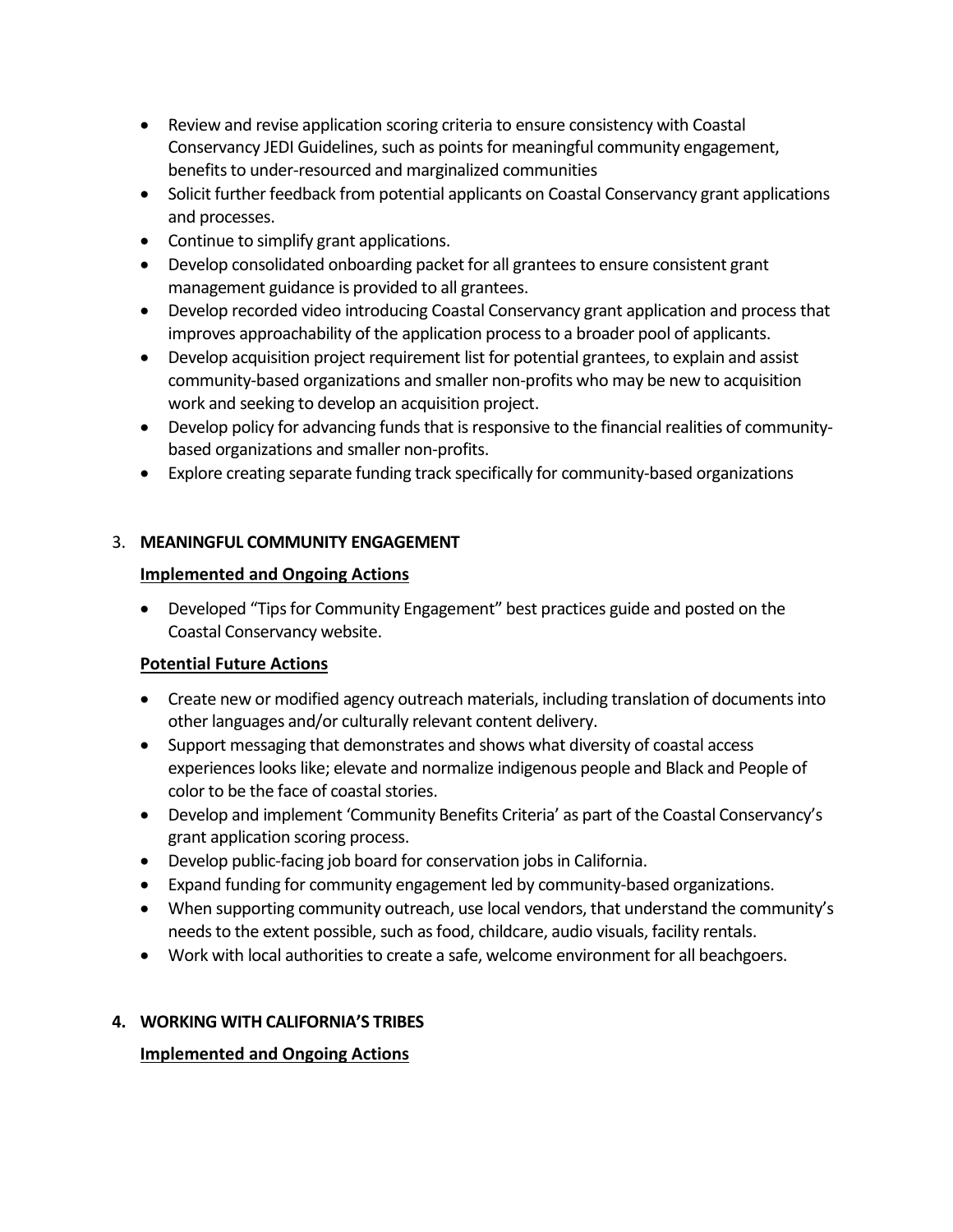- Developed and implemented a [Tribal Consultation Policy](https://scc.ca.gov/2019/10/30/tribalpolicy/) for all Coastal Conservancy projects and programs.
- Instituted 'Tribal Liaisons' within each Coastal Conservancy regional work group to increase relationship building efforts with California's Tribes.

#### **Potential Future Actions**

- Continue to ensure consultation with tribes occurs early in project development and throughout project implementation; ensure tribal concerns are respected and archaeological and cultural resources are protected.
- Seek solutions to state contracting issues that affect the sovereignty of tribes.
- Continue to assist tribes to regain access to their ancestral lands on the coast through the Conservancy's land conservation or access programs. Work with tribes to enable traditional stewardship practices on ancestral land and co-management of their ancestral lands.
- Ensure programs include indigenous voices, leadership, and perspectives, including traditional ecological knowledge, indigenousstewardship, and educational programs.

## **5. COASTAL CONSERVANCY STAFF AND BOARD**

## **Implemented & Ongoing Actions**

- Developed draft JEDI Guidelines, with robust public comment process.
- Planned for and contracted with external consultants to provide implicit bias training to all staff.
- All agency hiring processes begin with JEDI committee review of the hiring materials, hiring panels include a JEDI committee member and undergo brief training at start of hiring process to review JEDI goals.
- Reinstated environmental services internship and changed hiring classification for some entry level project manager positions to expand diversity of Coastal Conservancy applicant pool.
- Developed 'Path to Promotion' documents for new hires that identify desired and/or required skills and competencies for promotion within the Coastal Conservancy; implement ongoing in-house training to support staff developing these skills and competencies.
- 'Career Development Guidelines' developed and shared with all staff, particularly to promote new employees' awareness of and access to available professional development resources.

# **Potential Future Actions**

- Board adopt JEDI Guidelines.
- Board members participate in JEDI workshop at February 2020 meeting.
- Conduct employee engagement survey to allow for anonymous feedback on workplace.
- Develop internal staff mentoring to support new hires.
- Support ongoing cultural humility and equity workshops for Coastal Conservancy staff.
- Continue to broaden staff recruitment of individuals with expertise in environmental justice or community-based knowledge; improve pathways for employment at the Conservancy for individuals from under-resourced communities.